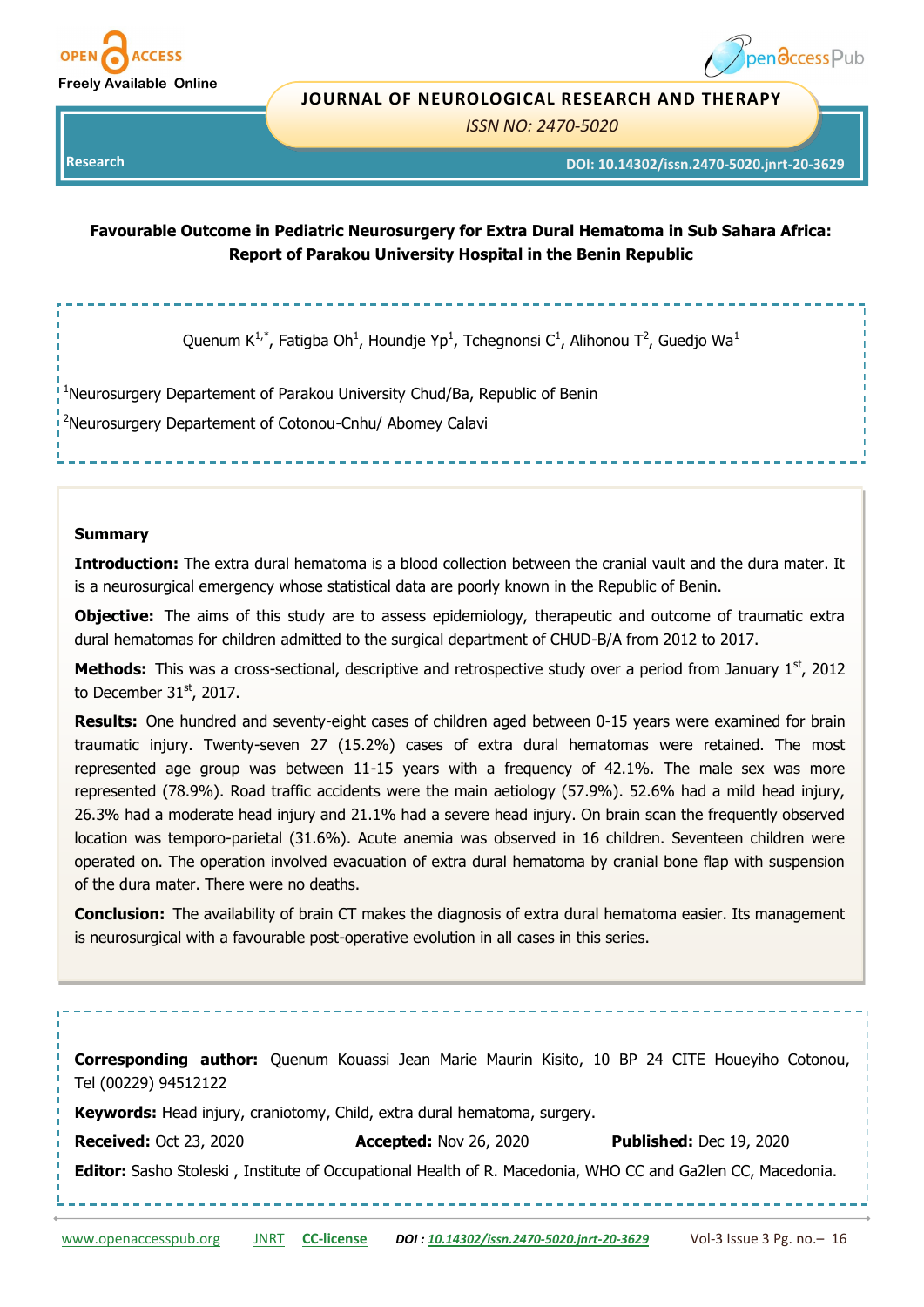

## **Introduction**

The extra dural hematoma (EDH) is a accumulation of blood located between the inner table of the skull and the dura mater and predominantly consists of venous blood in infants [1, 2]. The main cause remains road traffic accidents [1,2,3,4,17]. In developing countries such as the Republic of Benin, the difficulty of access to CT scans delays the diagnosis of EDH in children. The clinical nonspecific symptoms of this disease does not show its severity, and it is only when the neurological state deteriorates or when a brain CT scan is performed that the diagnosis is made [5,14,19]. It is in order to highlight the realities of the management of extra dural hematomas in children in Benin, in particular at the University Hospital and Departmental Center of Parakou, that we initiated this study. It aims to study the epidemiological and therapeutic aspects of extra dural hematomas in children with traumatic brain injuries admitted to the neurosurgical department of University Hospital Center from 2012 to 2017 and to evaluate the beneficial behaviours for a favourable evolution.

#### Patients and Methods

This was a retrospective and cross-sectional study, performed from January 2012 to December 2017 in the neurosurgery unit of the Parakou University Hospital. All records of traumatic brain injuries concerning patients aged from 1 to 15 years were recorded. Cases of extra dural hematoma were retained. On their cerebral scanner, they had



hyperdense lesions in a biconvex lens, located between the cranial vault and the dura mater.

The variables studied were socio-demographic variables (age, sex, level of education of the child, circumstances of occurrence of the accident, time of admission, medical history), data from the physical examination (sign of vital distress, neurological examination). At the end of the general examination, the head trauma patient was classified according to the MASTERS criteria; the paraclinical aspects used were: brain scan without injection of contrast agent and its results, Blood Formula Count (CBC), blood ionogram, therapeutic decision and finally the immediate postoperative follow-up (over a period of seven days).

#### **Results**

During the study period, 820 cases of brain injury were recorded in the department. These head injuries involved 178 children (21.7%), of whom 27 (15.2%) were diagnosed with an extra-dural hematoma. Out of the 27 cases of extradural hematoma, 19 cases (70.4%) satisfy our inclusion criteria. The annual distribution of pediatric EHD cases was reported in Table 1.

The distribution by gender gives us the following distribution: Male children were more victims with 15 boys (78.9%) for every 04 girls (21.1%). The sex ratio of boys to girls was 3.7. As for the distribution by age group, the most represented was 11-15 with a frequency of 42.1%. The cumulative number of children aged 0-11 years was 57.9%. The mean age was  $8\pm1.4$ 

| Table 1. Annual distribution of extradural hematoma cases in children |                           |                      |  |  |
|-----------------------------------------------------------------------|---------------------------|----------------------|--|--|
|                                                                       | Brain injury in Child (n) | EHD in Child $n(\%)$ |  |  |
| 2012                                                                  | 36                        | 01(02.8)             |  |  |
| 2013                                                                  | 44                        | 03(06.8)             |  |  |
| 2014                                                                  | 28                        | 05 (17.9)            |  |  |
| 2015                                                                  | 23                        | 06(26.1)             |  |  |
| 2016                                                                  | 16                        | 05(31.3)             |  |  |
| 2017                                                                  | 31                        | 07(22.6)             |  |  |
| Total                                                                 | 178                       | 27 (15.2)            |  |  |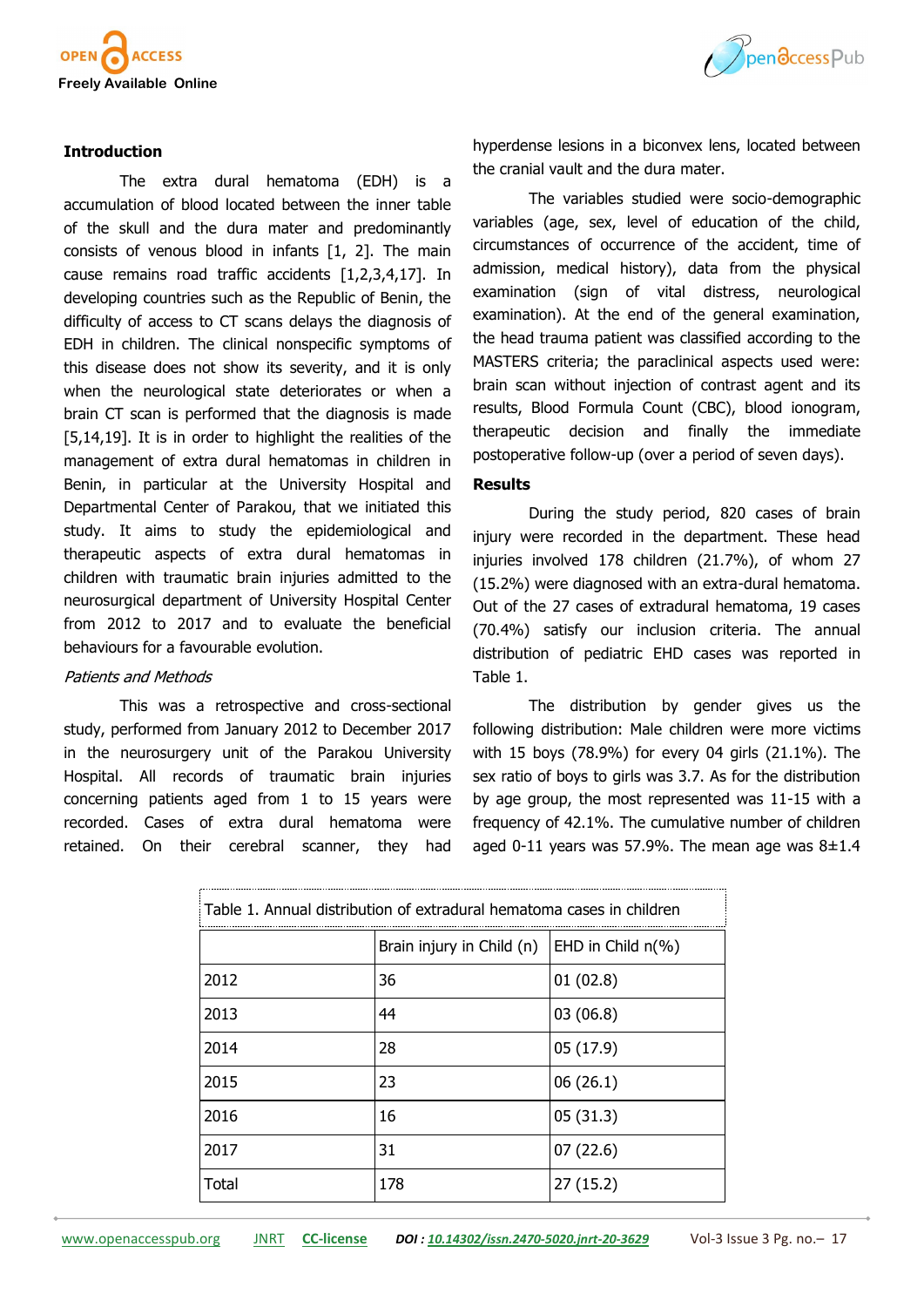

Ppendccess Pub

years with extremes of 1-15 years. Among these children, none had a pathological past history. Road traffic accidents accounted for 57.9% of cases  $(n=11)$ .

The distribution of aetiologies of extra dural hematomas in children was reported in Table 2.

Out of the eleven patient's victims by road accidents, two were pedestrians and the remaining nine were either towed or bicycles. Eight were without helmets and six cases were in the age range of 10-15 years old. The gender distribution of children involved in a traffic accident showed that there were 10 boys for every 01 girl. Five children were admitted to the emergency room within the first 06 hours after the trauma and six were admitted between the 6th and 24th hours. The objective clinical signs are shown in Table 3.

In this series, there were 21.0% severe head injury (n=04), 26.3% moderate head injury and 52.6% mild head injury.

Non-injection brain CT scan revealed eleven cases (57.9%) of left hemispheric extra dural hematoma. The most frequent observed location was temporo parietal with 06 cases (31.6%). The different locations were summarized in Table 4.

From the point of view of care, two (n=2) (10.52%) children received medical treatment compared to 17 (89.48%) children who received medical-surgical treatment. Neurosurgical treatment consisted of evacuation of the extra dural hematoma. This involved making a skin incision, trepanation (figure 3 a), a preserved cranial bone flap, evacuation of the extradural haematoma (figure 3 b), haemostasis either of the bone using bone wax or venous or arterial haemostasis by bipolar coagulation as appropriate, suspension of the dura mater (figure 3 c), replacement of the bone flap (figure 3 d) and finally suturing of the scalp in two planes. Fig 1-3.

With regard to the distribution of the children according to the haemoglobin level, we were able to subdivide into four groups:

- Group 1: haemoglobin level less than 8g/dl in 6 cases (31.57%)
- Group 2: haemoglobin level between 8 and 10g/dl in 7 cases (36.84%)
- Group 3: haemoglobin level between 10 and 12g/dl in 3 cases (15.79%)
- Group 4: haemoglobin level greater than 12g/dl in 3 cases (15.79%)

With respect to the blood ionogram: 16 children (84.21%) had a normal ionogram and 3 (15.79%) had hyponatremia, one of which was associated with hyperkalemia.

In the group of those who underwent surgery, 15 (n=15, 78.9%) benefited from blood transfusion for the following reasons: pre-existing anemia prior to surgical treatment and intra operative bleeding which was estimated by the major neurosurgical team. Six (n=6) children had received a 350 ml bag of completed blood cells prior to surgery. Transfusion was performed either intra operatively or immediately postoperatively, depending on the availability of blood products. Three children (n=3 or 15.8%) benefited from functional rehabilitation due to the presence of hemi-corporeal deficit. The evolution is very satisfactory and without complications in 16 cases. Only one case of delayed awakening was noted and required a cerebral CT scan without injection of contrast agent, which did not show any particularity, especially no blood recollection or areas of contusion. It was a situation of hypothermia. Two cases have temporally neurologic disorder. This is a case who had received conservative treatment and who retained dysarthria and intermittent headaches. There were no deaths in this series. The mortality rate was 0 %. The average length of hospitalization is  $7\pm2$  days with average of 05 days to 27 days.

### **Discussion**

The prevalence of EHD varies according to authors and countries. This difference reflects the variations that may exist within the samples studied. Indeed, the prevalence of 15.2% in the present study is slightly lower, compared to the results obtained by Hodé et al [11] in Cotonou, in southern Benin (20%) and Gaye et al [1] in Senegal. Because of the higher density, traffic accidents involving two-person vehicles are more frequent, hence the increase in frequency. Hassen et al [10] in 2012 in Tunis and Enicker et al [21] in South Africa reported lower prevalences: 10.4% and 08% respectively. The modernization of transport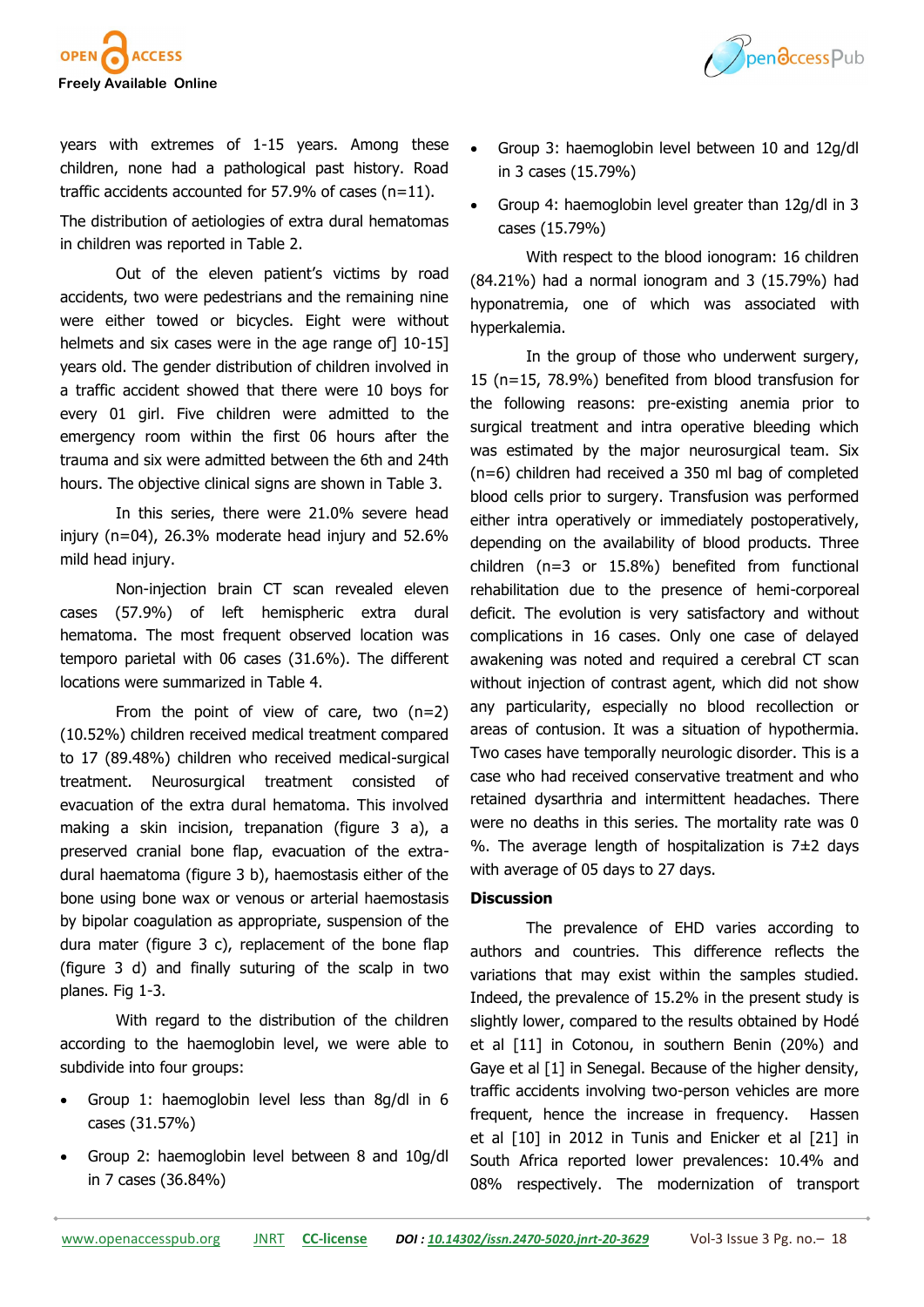





Figure 1. Image of a brain CT scan without contrast, in a parenchymal window, axial view showing a right parietal extra dural hematoma associated with diffuse cerebral oedema, and subfalcorial brain schift



window, axial section showing a right parieto-occipital fracture (a), coronal section showing a left parietal skull depressed fracture (b)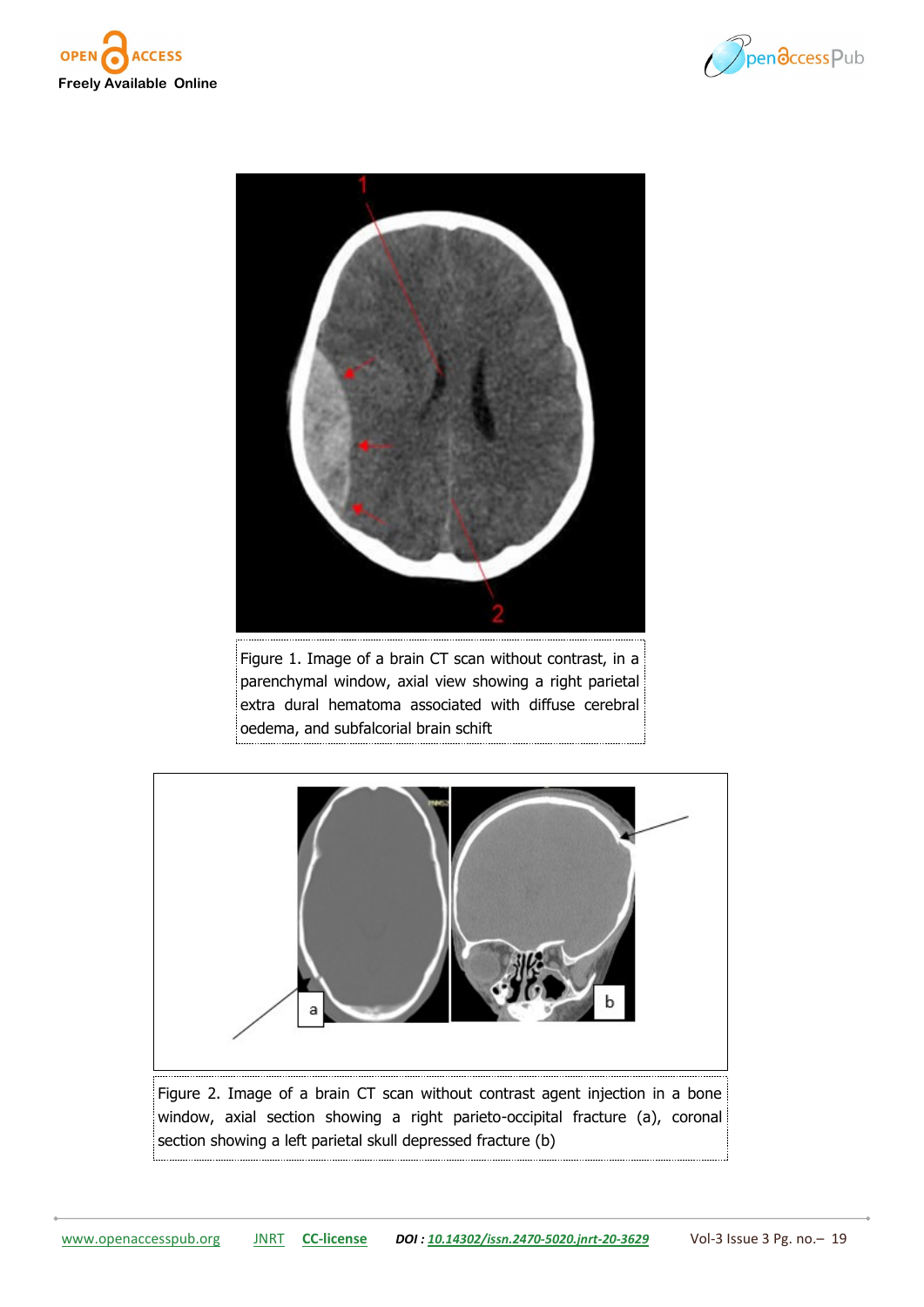



| Table 2. Distribution of children admitted to HED, between 2012 and 2017, by aetiology |        |               |  |  |
|----------------------------------------------------------------------------------------|--------|---------------|--|--|
|                                                                                        | Number | Frequency (%) |  |  |
| <b>AVP</b>                                                                             |        | 57.9          |  |  |
| Games                                                                                  |        | 26.03         |  |  |
| Fall                                                                                   |        | 10.5          |  |  |
| PSE Accidents*                                                                         |        | 5.3           |  |  |
| Total                                                                                  | 19     |               |  |  |



Figure 3. Operating times for an extra dural hematoma: a) making a cranial bone flap with three drill holes (the black arrows); b) extra dural hematoma after craniotomy (by the blue arrows); c) image showing the dura mater then suspension of the dura mater (the green arrows) and d) image after handing over the bone flap.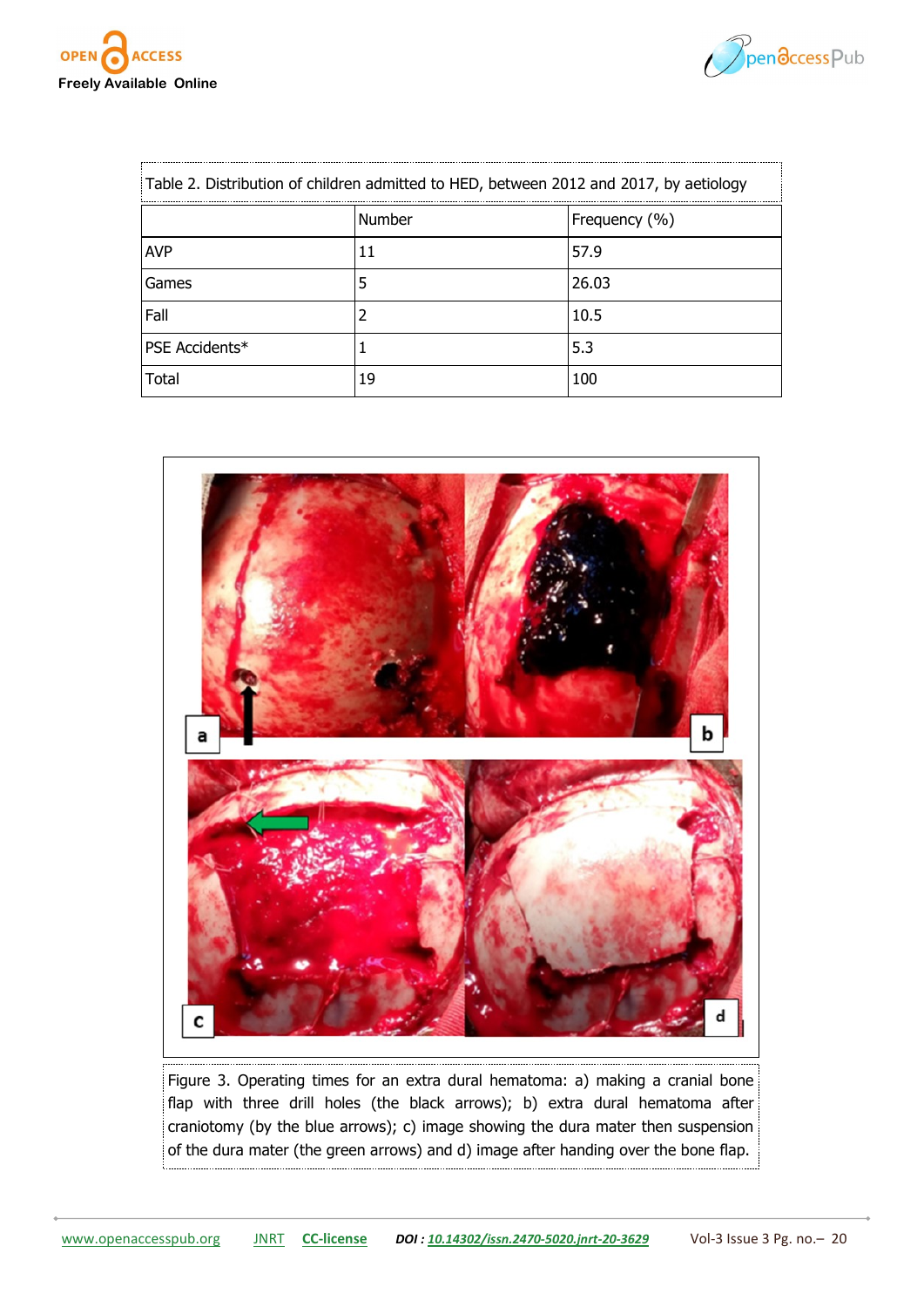



| Table 3. Distribution of EHD cases by functional and physical signs |                |               |  |  |
|---------------------------------------------------------------------|----------------|---------------|--|--|
| Clinical feature                                                    | Number         | Frequency (%) |  |  |
| Headache                                                            | 10             | 52.6          |  |  |
| Initial loss of consciousness                                       | 9              | 47.4          |  |  |
| Irritability/agitation                                              | 8              | 42.1          |  |  |
| Vomiting                                                            | 5              | 26.3          |  |  |
| Sleepiness                                                          | 4              | 21            |  |  |
| Constant crying                                                     | 3              | 15.8          |  |  |
| Loss of secondary consciousness                                     | $\overline{2}$ | 10.5          |  |  |
| Distribution of objectified physical signs                          |                |               |  |  |
| Scalp wounds                                                        | 12             | 63.7          |  |  |
| Scalp deformation                                                   | 11             | 57.9          |  |  |
| Pupillary change                                                    | 4              | 21.1          |  |  |
| Hemiparesis                                                         | 4              | 21.1          |  |  |
| Epistaxis                                                           | $\overline{2}$ | 10.5          |  |  |
| Otorrhagia                                                          | 1              | 5.3           |  |  |
| Peri-orbital ecchymosis                                             | 1              | 5.3           |  |  |
| Respiratory status                                                  |                |               |  |  |
| Stable                                                              | 17             | 89.5          |  |  |
| Unstable                                                            | $\overline{c}$ | 10.5          |  |  |
| Hemodynamic status                                                  |                |               |  |  |
| Stable                                                              | 19             | 100           |  |  |
| Unstable                                                            | 0              | 0             |  |  |
| Distribution of associated extracranial lesions                     |                |               |  |  |
| Facial trauma                                                       | 5              | 26.31         |  |  |
| Leg trauma                                                          | 4              | 21.05         |  |  |
| Pelvic trauma                                                       | 1              | 5.26          |  |  |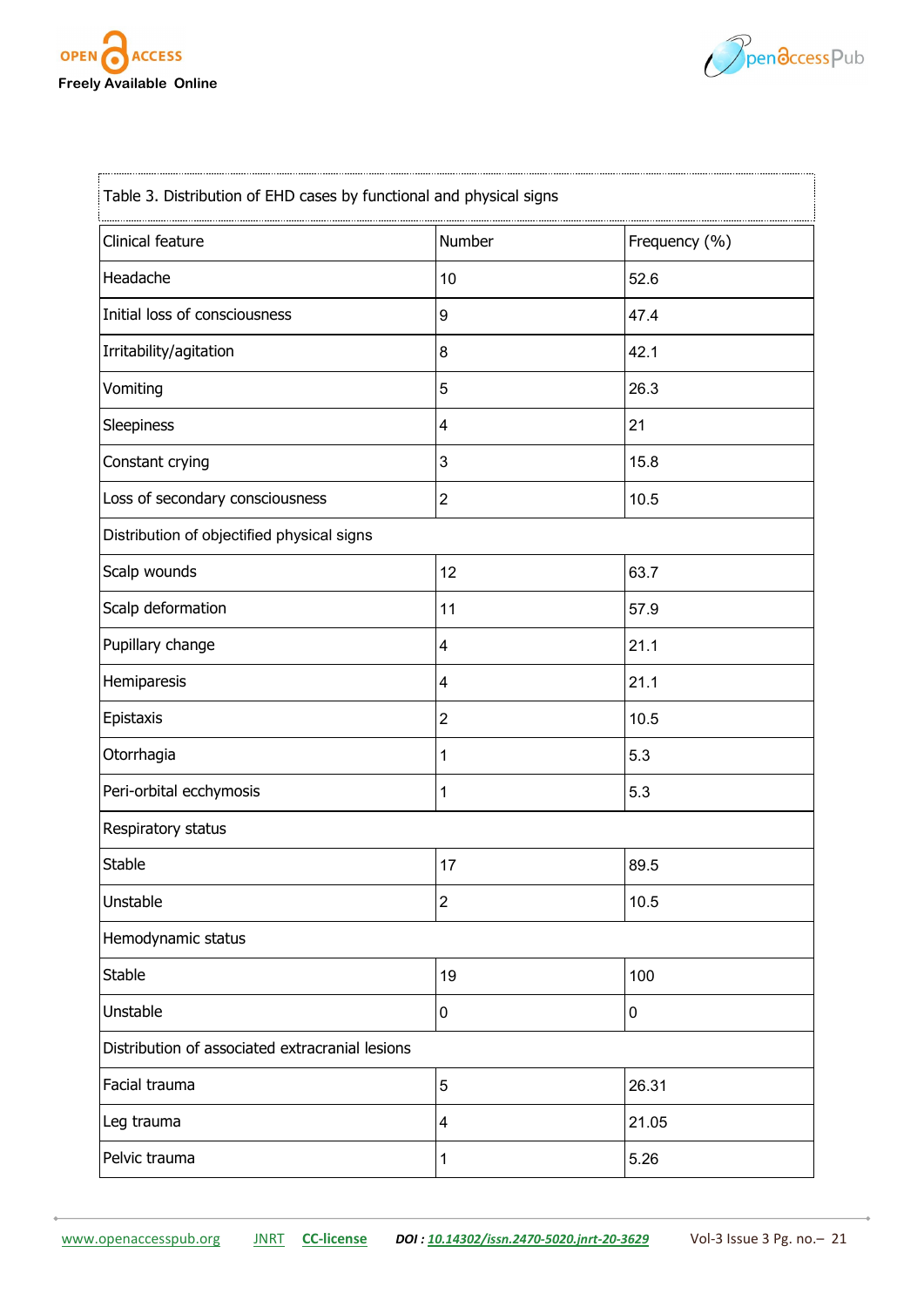



| Table 4. Distribution of EHD cases by location and associated lesions |                |               |  |  |
|-----------------------------------------------------------------------|----------------|---------------|--|--|
| location                                                              | Number         | Frequency (%) |  |  |
| Temporo-parietal                                                      | 6              | 31.6          |  |  |
| <b>Frontal</b>                                                        | 3              | 15.8          |  |  |
| <b>Temporal</b>                                                       | 3              | 15.8          |  |  |
| <b>Fronto-parietal</b>                                                | 3              | 10.5          |  |  |
| <b>Parietal</b>                                                       | 2              | 10.5          |  |  |
| Parieto-occipital                                                     | $\overline{2}$ | 10.5          |  |  |
| <b>Total</b>                                                          | 19             | 100           |  |  |
| <b>Objected associated injuries</b>                                   |                |               |  |  |
| <b>Single fracture</b>                                                | 10             | 52.6          |  |  |
| <b>Contusion</b>                                                      | 5              | 26.3          |  |  |
| <b>Mass effect</b>                                                    | 5              | 26.3          |  |  |
| <b>Skull depressed fracture</b>                                       | 3              | 15.8          |  |  |

systems, in this case school buses, could be the main reason [2, 3, 4]. The main circumstance for the occurrence of EHD in children in this study was a road traffic accident. The same finding was made by Emejulu in Nigeria [20]. The school children group was the most concerned in the present study, the hours of return from classes constitute situations of vulnerability of children in front of the state of degradation of our traffic roads, the speeding of motorcyclists and the nonrespect of signals at the approach of schools. Falling from trees and game accidents are the main causes of head injury in countries that have passed this milestone. Mild brain injury was commonest with a frequency of 52.6%, a finding made by several authors. Far from being a good factor, this condition worsens the prognosis of the child. Indeed, after trauma involving adult and child, the children appears to be unharmed while adults are seriously injured, diverting attention to the latter. It is the installation of secondary neurological disorder that call for attention, and sometimes it is already too late [8,9,12,13,14]. Hence the interest of performing a CT scans in any child victim of head

trauma regardless of his clinical condition. However, it should be noted that the frequency of mild head and brain injuries is not as high in the general population as in children [15, 16, 17, 22]. This was found by Khattak et al [32] and Khaled et al [23] in a study of patients with head injuries where mild injury and accounted for 49.5% [24, 26, 27].

Anemia is a cause of death in children with EHD. Indeed the hematoma is easily formed, facilitated by the structure of the child's head. In addition, the circulating blood volume of the child being low, a situation simulating an internal haemorrhage occurs very early. It is to remedy this situation that 15 of the 17 children operated received at least one complet blood transfusion (350 ml). Ijaz et al [32] reported 100% blood transfusion. Tascu et al [29] found acute post-operative anemia in 36% of children operated for EHD required an emergency transfusion. So transfusion is the key element in the management of extra-dural hematomas in children. This transfusion improves the pre-, per- and post-operative resuscitation conditions of these children. And all this contributes to a good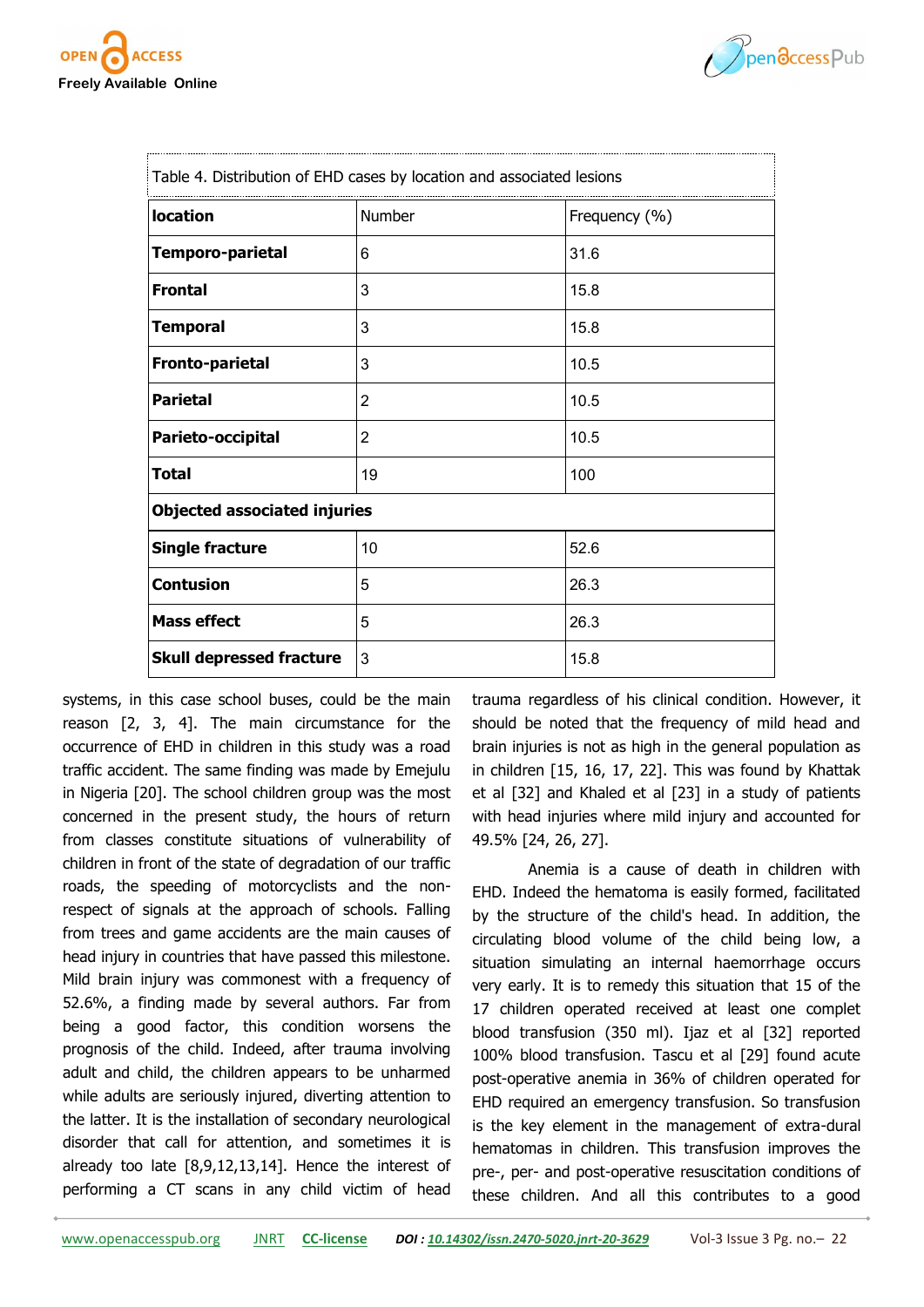



management of children operated for EHD.

The postoperative outcome was favourable in 100% of cases. This result is the same to Ijazet and al [32] findings, who transfused peri operatively as in our series. On the other hand, in the literature the mortality rate for extra-dural hematomas in the general population is 14% in Nigeria according to Mezue et al [18], 18% in Madagascar according to Rokotondraide et al [19], 13.4% according to Kabré et al [5], in Burkina Faso and Togo 04.8% in the adult population. According to Asif et al [28], the rate of 04% of the paediatric population died after surgery, but the cause of death could not be identified. Shahenn et al [33] found the same frequency but in Roka serie this mortality rate reach 09% [34].

We concluded that blood transfusion as part of the management of EDH would be one of the items for a favourable outcome in children. Thus, the preservation of blood mass in peri operative care it is a determining element for a good anaesthesia and resuscitation of these children, this associated with a good neurosurgical technique of haematoma evacuation.

#### **Conclusion**

Extra dural hematomas are relatively common in children. The most incriminated aetiology in Benin is road traffic accident. The high rate of mild head injury trauma with no clinical findings in children contrasts with the severity of the condition. This delays extra dural haematoma diagnosis made after brain CT scan. Efficient management of blood loss is one of the keys to successful management associated with good neurosurgical practices.

#### **References**

- 1. Gaye M, Diatta B, Ndoye N, Ba MC, Thiam AB, Diop AA, et al. Prise en charge de l'hématome extradural à Dakar. à propos de 40 cas. African Journal Neurological sciences. 2010 ; 29(1) :47–56.
- 2. Fatigba OH, Savi de Tove KM, Allode SA, Babio R, Padonou J. Prise en charge neurochirurgicale des traumatismes crâniens à Parakou, Benin : apport de la radiographie standard. Mali Médical. 2011 ; tome XXVI(2) :4-7
- 3. Djientcheu VP, Bisso AN, Njamnshi AK, Ongolo-Zogo

P, Hell-Medjo E, Sosso MA. Les hématomes extra-duraux post traumatiques : prise en charge médico-chirurgicale. African Journal Neurological sciences. 2005 ; 24(2) :33-9.

- 4. Thiam AB, Mudekereza PS, Ndoye N, Kachungunu MC, Ba MC, Tine I, et al. Hématome extra-dural: étude épidémiologique à propos de 35 cas. Journal de Neurochirurgie. 2013 ; 18 :13-20.
- 5. Kabré A, Zabsonré S, Haro H, Sanou A. Les hématomes extraduraux post-traumatiques : aspect cliniques et pronostiques : à propos de 164 cas. Journal de Neurochirurgie. 2013 ; 18 :21-6.
- 6. Alliez JR, Hilal N. L'hématome extra-dural. African Journal Neurological sciences. 2005 ; 24(2) :62-9.
- 7. Rasolonjatovo C, Tsiaremby MG, RAkotovao KT, Ratovondrainy W, Rabarijaona M, Andriamamonjy C. L'hématome extradural opéré au CHU Joseph Ravoahangy, Andrianavalona Antananarivo, Madagascar. African Journal of Neurological Sciences.2015 ; 33(2) :26-31.
- 8. Bissonnette B, Vinchon M. Les différentes lésions cérébrales traumatiques du nourrisson et du petit enfant : mécanismes et clinique. Ann Fr AnesthReanim. 2002 ; 21 :133–40.
- 9. Fatigba HO, Savi de Tove MK, Tchaou BA, Mensah E, Allode AS, Padonou J. Surgical management of head trauma: Problems, results, and perspectives at the departmental teaching hospital of Borgou, Benin. World Neurosurg. 2013; 80(3-4):246–50.
- 10. Hassen AF, Zayani MC, Friaa M, Trifa M, Ben Khalifa S. Épidémiologie du Traumatisme Crânien à l'Hôpital d'Enfants de Tunis au cours de l'année 2007. Tunisie Médicale. 2012 ; 90(1) :25–30.
- 11. Hode L, Sogbo DHO, Hounnou MG, Houessou GF, Voyeme AKA, Chobli M. prise en charge des traumatismes crânio-encéphaliques chez les enfants à Cotonou. African Journal of Neurological Sciences. 2015;33(2):55-65.
- 12. Figaji AA. Anatomical and Physiological Differences between Children and Adults Relevant to Traumatic Brain Injury and the Implications for Clinical Assessment and Care. 2017;8:1-15.
- 13. Trabold F, Meyer P, Orliaguet G. Les traumatismes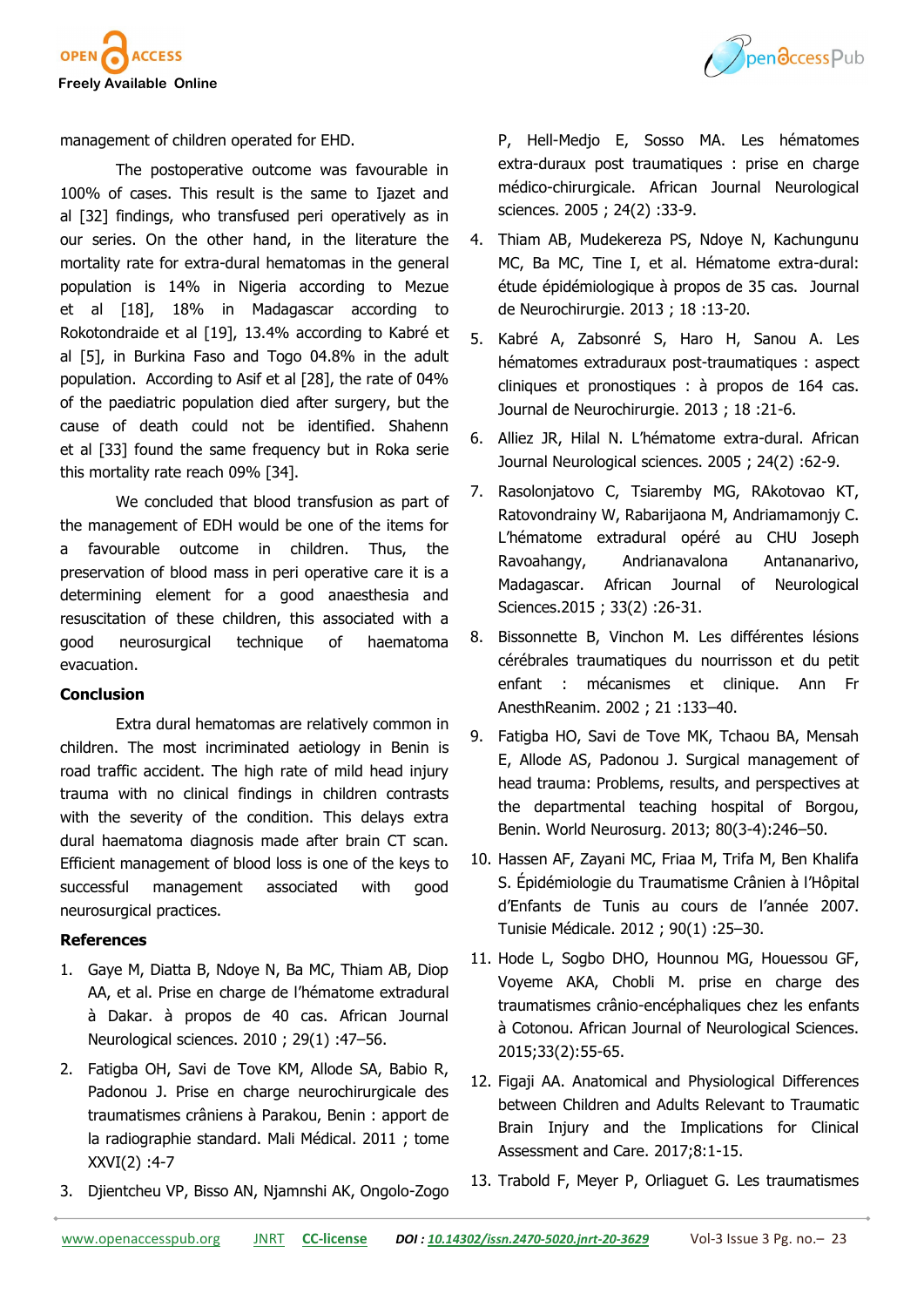

crâniens du nourrisson et du petit enfant : prise en charge initiale. Ann Fr réanim 2001 ; 20 : 64-70.

- 14. Touré Mh, Diop AD, Ly M, Kikwaka J, Kasereka DH, Akpo LG et al. Traumatisme cranio- encéphalique (TCE) de l'enfant : aspects tomodensitométriques à propos de 298 cas au CHNU FANN (Dakar). Journal africain d'Imagerie Médicale. 2017;9(4):140-7.
- 15. Bouchakour M, Bellebna B, Dermeche A, Kahli K. Traitement non Chirurgical de l'hématome extra dural : étude prospective de 58 cas. Journal de neurochirurgie. 2005; 2 : 14-8
- 16. Dubey A, Pillai SV, Kolluri SVR. Does Volume of Extradural Hematoma Influence Management Strategy and Outcome? NeurolIndia. 2004;52 (4):443-5.
- 17. Fatigba OH, Adédémy JD, Mensah ED, Savi de Tové KM, YarouYérima S, Akpona AS. Les traumatismes crânio-encéphaliques de l'enfant dans un centre hospitalier au Nord-Est du Bénin. Rev. Cames-Série A, Sciences et Médecine. 2011;12(2):176-80.
- 18. Mezue WC, Ndubuisi CA, Chikani MC, Achebe DS, Ohaegbulam SC. Traumatic Extradural Hematoma in Enugu, Nigeria. Nigerian Journal of Surgery. 2012; 18(2): 80-4.
- 19. Rakotondraibe WF, Rakotoniaina F, Bemora S, Rajaonera AT, Ratovondrainy W, Rabarijaona W et al. Approches diagnostiques et prise en charge des hématomes extraduraux opérés dans le service de Neurochirurgie du CHU-JRA, Antananarivo. Rev. Anesth.-Réanim. Med. Urg. Toxicol. 2016; 8(2): 8-12.
- 20. Emejulu JKC, Uche EO, Nwankwo EU. The Challenges of Managing Acute Extradural Hematoma in a Nigerian Neurosurgical Center—Still a Long Way to Go. World Neurosurg. 2014;82 (6):969-73.
- 21. Enicker B, Louw H, Madiba T. Acute extradural haematomas in children : A 12-year experience from a single neurosurgery unit. S Afr J Surg. 2016;54 (4):28-33.
- 22. Jung S, Kim D. Our Experience with Surgically Treated Epidural Hematomas in Children. J Korean Neurosurg Soc. 2012; 51: 215-8.
- 23. KhaledChowdhury SMN, TarIkul Islam KM, Mahmood E,.HossaIn SS. Extradural Haematoma in Children : Surgical Experiences and Prospective Extradural Haematoma in Children: Surgical Experiences and Prospective Analysis of 170 Cases. Turkish Neurosurgery. 2012; 22(1): 39-43.
- 24. Araujo JLV, Aguiar UDP, Todeschini AB, Saade N, Veiga JCE. Epidemiological analysis of 210 cases of surgically treated traumatic extradural hematoma. 2012; 39(4):268-71.
- 25. Khaled S, Hanif A, Islam KMT, Mahmood E, Hossain SS. Extradural haematoma in children : surgical experiences and prospective analysis of 138 cases. Journal of Paediatric Surgeons of Bangladesh. 2010;1(1):19-24.
- 26. Rocchi G, Caroli E, Raco A, Salvati M, Delfini R. Traumatic Epidural Hematoma in Children. Journal of Child Neurology. 2010; 20 (7):569-71.
- 27. Aurangzeb A, Afridi EAK, Ali Khan S, Muhammad G, Ihsan A, Hussain I et al. Frequency of extradural haematoma in patients with linear skull fracture. J Ayub Med Col Abbottabad. 2015; 27(2):314-7.
- 28. Asif M. A Life Threatening Problem in Children; Extra Dural Hematomas; Analysis of 65 Cases. Pak J. of Neurol. Surg 2017; 21(4):205-9.
- 29. Tascu A, Pascal C, Iencean SM, Gorgan MR. Aggressive or conservative management in extradural hematomas in children – a challenging neurosurgical choice. Romanian Neurosurgery.2014; 21(4)385-94.
- 30. Teichert JH, Rosales PR, Lopes PB, Enéas LV, Sica da Rocha T. Extradural Hematoma in Children : Case Series of 33 Patients. PediatrNeurosurg 2012; 48:216–220.
- 31. Khattak AU, Iftikhar-ul-haq M, Azam F. Frequency of Extra-dural Hematoma in Patients with Head Injury. Pak J. of Neurol. Surg. 2012; 16(2):83-6.
- 32. Ijaz L, Nadeem MM. Minimal Invasive Burr Hole Management of Traumatic EDH. Pak J. of Neurol. Surg. 2016; 20(3): 149-53
- 33. Shaheen A, Raza F, Majid A, Ahmed L, Ahmed M, Niaz A, et al. Review of Surgical Management of Supratentorial Extra Dural Haematoma at LGH. Pak